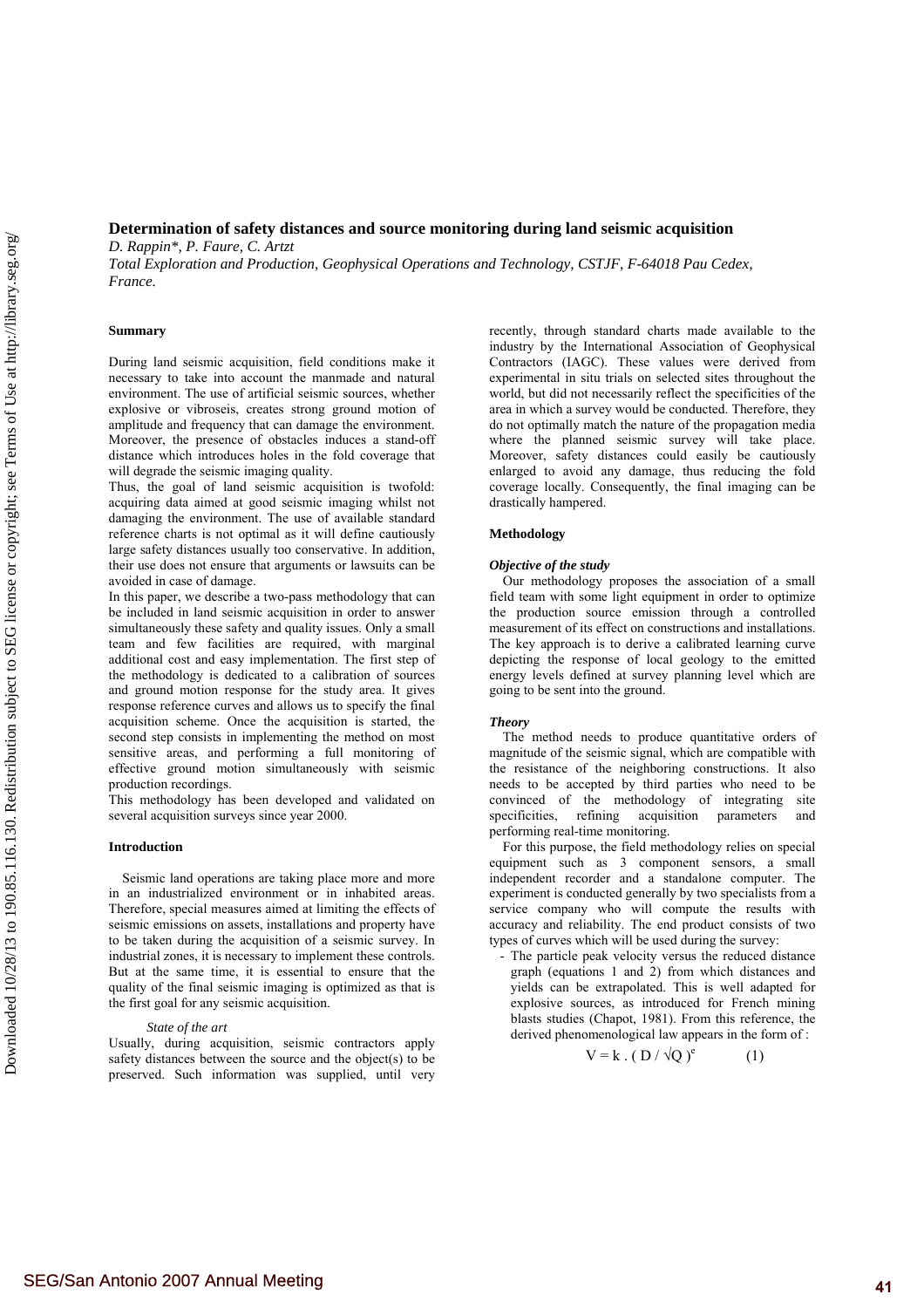#### **Determination of safety distances and source monitoring during land seismic acquisition**

Introducing the reduced distance  $D_r = D / \sqrt{Q}$ , it becomes:

$$
V = k. D_r^e
$$
 (2)

where "k" et "e" are parameters to be estimated and related to local geology conditions, V is the ground motion velocity, Q the explosive yield and D the distance between source and velocimeter. Chapot's work was mainly conducted on mining blasts experimentations. As we use the same type of explosives in seismic surveys, but with the aim of propagating the maximum seismic energy, we have confirmed through several studies that the Chapot's diagram and derived laws are still valid and useable (*see figure 1*). The only difference is that particle velocities are faster than those measured on mining operations.

- The particle peak velocity versus distance graph for every source power allows us to decouple the distance from the emitted energy source (*see figure 2*). This is mostly to be applied in the vibroseis method, since the source is a long duration energy emission.





#### *Production*

The methodology is implemented by a specialized company whose services will encompass the interpretation of the results obtained and a recommendation on exclusion zones to put in place. Their work needs to be synchronized with the seismic contractor activity from whom the source will be captured during the initial testing phase. A calibration curve will be first produced in a nearby terrain free of obstructions (definition of the source response to local geology) (*see figure 3*).

This curve can then be used to fine tune the stand-off distances to a specific target (flow line, installation, construction or monument). Once the limit value is known, it can be used during acquisition for real-time monitoring based on a series of 3 component geophones placed near the object to protect.

Recent evolution of sensors (3 component accelerometers) and recording systems (featuring integrated QC while recording more than several thousands of recording channels simultaneously) means that this monitoring can also be implemented on the active acquisition swath.

In any case, the calibration phase yields reference curves that can be applied in order to respect the threshold enforced by local laws (French government 1986 and 1994; ISO 4866-1990) **(***see figure 4*). A warning system must be introduced to the production plan so that acquisition parameters can easily be adapted if the sensor flags a risk of reaching this threshold.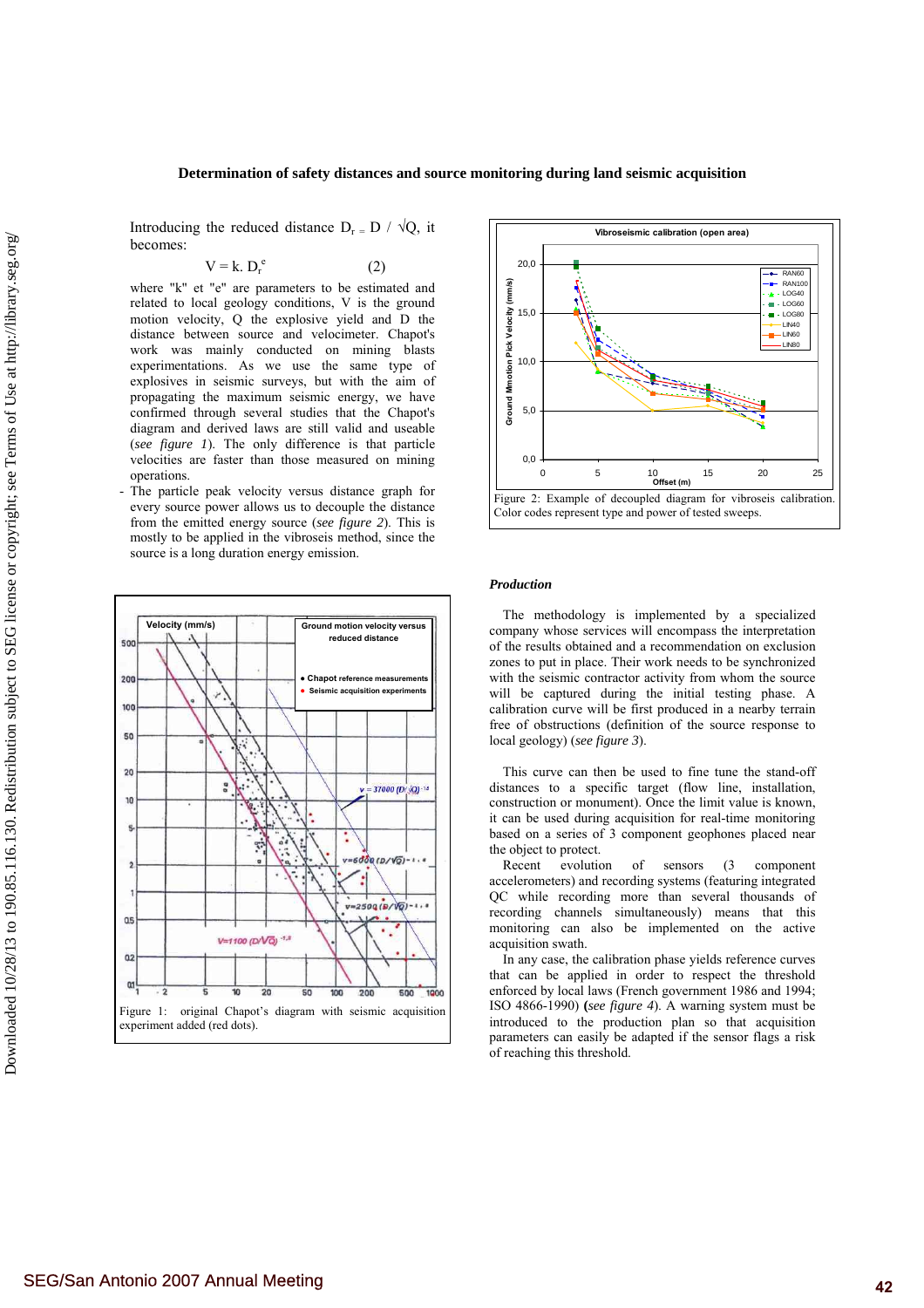



### **Application and examples**

Since year 2000 we have used this methodology in various countries, in the Middle-East, North Africa and Europe. Different situations made it necessary to ensure the acquisition parameters would not induce any damage on obstructions, such as:

- industrial zones: refinery, chemical plant, water dispatcher, gas and oil pipes,
- agricultural facilities: irrigation channels, isolated farms and water wells
- other property and assets: old houses, dry-stone or cob walling huts, historical classified monuments (*see figure 5*).



Prior to each calibration trial, the inventory of all sensitive areas was made. According to the calibration phase performed when using explosive charges, vibroseis or both, production parameters are mapped indicating all parameter specified such as stand-off distance, explosive charge and depth, sweep type, nominal power or vibrator drive (*figure 6*).



Figure 6: Map example of final source parameters (color dots) to be use and specific sensitive areas (color lines).

In the case of damage supposedly caused by the seismic acquisition, it is also easy to refer to initial measurements of the calibration phase.

The fold coverage was optimally designed while crossing villages and towns even in the presence of sensitive constructions or historical heritage.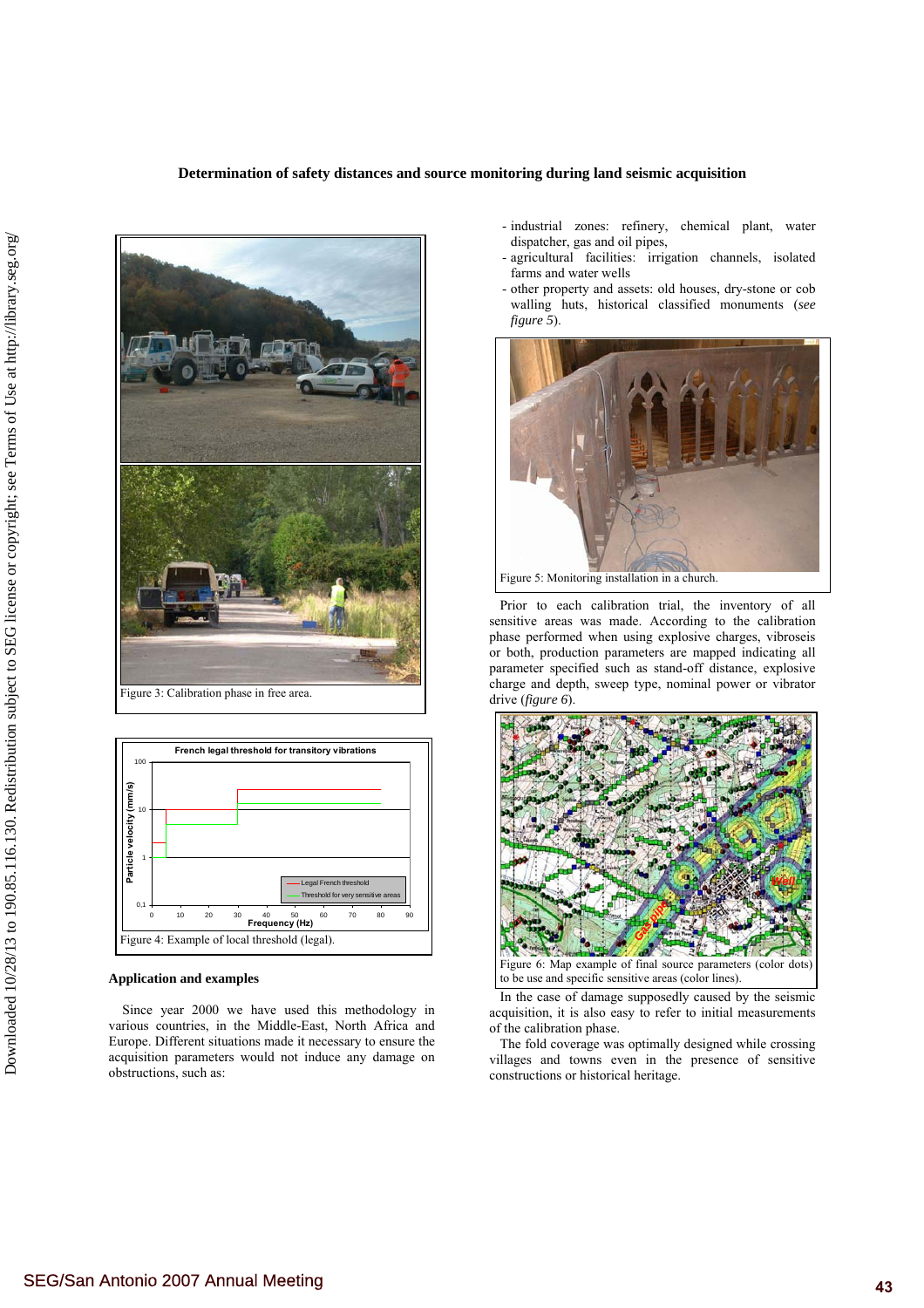## **Determination of safety distances and source monitoring during land seismic acquisition**

### **Conclusions: Perspective and industrial impact.**

Although some additional preliminary trials may be necessary, it is not a significant drawback as these operations can be conducted at the same time as the startup main technical validation of the seismic crew. Generally, these operations cost less than one day of acquisition at standby rate. Thanks to the calibration curves, one of the advantages is the capability of avoiding excessive ground motion in sensitive areas, and in an unfavorable case, to take an option when the ground motion threshold is about to be exceeded. Thus, temporary halts of the seismic production can be avoided and, when occurring, will be strongly minimized in time.

At the same time, the calibration curves give the capability of designing source parameters suitable for any complex area. This will optimize source positions and will yield data for seismic imaging in locations where it would not be possible otherwise using a standard acquisition design.

It is clear that this methodology is therefore a good tradeoff between field safety constraints and final optimal data quality.

Further to the validation of several acquisition surveys so far, this methodology based on a calibration stage followed by real-time monitoring can be included in any acquisition survey where sensitive areas will be met. In addition to final seismic data quality, it also provides useful reference material in case of suspected damages or biased charges against the seismic contractor. Accurate and reliable measurements performed by an independent service company give a relevant diagnostic which can be delivered thanks to most appropriate acquisition parameters. This approach is of paramount importance in case of a contentious situation.

#### **Acknowledgement**

The authors thank Mr. Talaat TANTAWI, retired from "APAVE Parisienne" Company, for instructive and profitable discussions in the field during methodology definition.